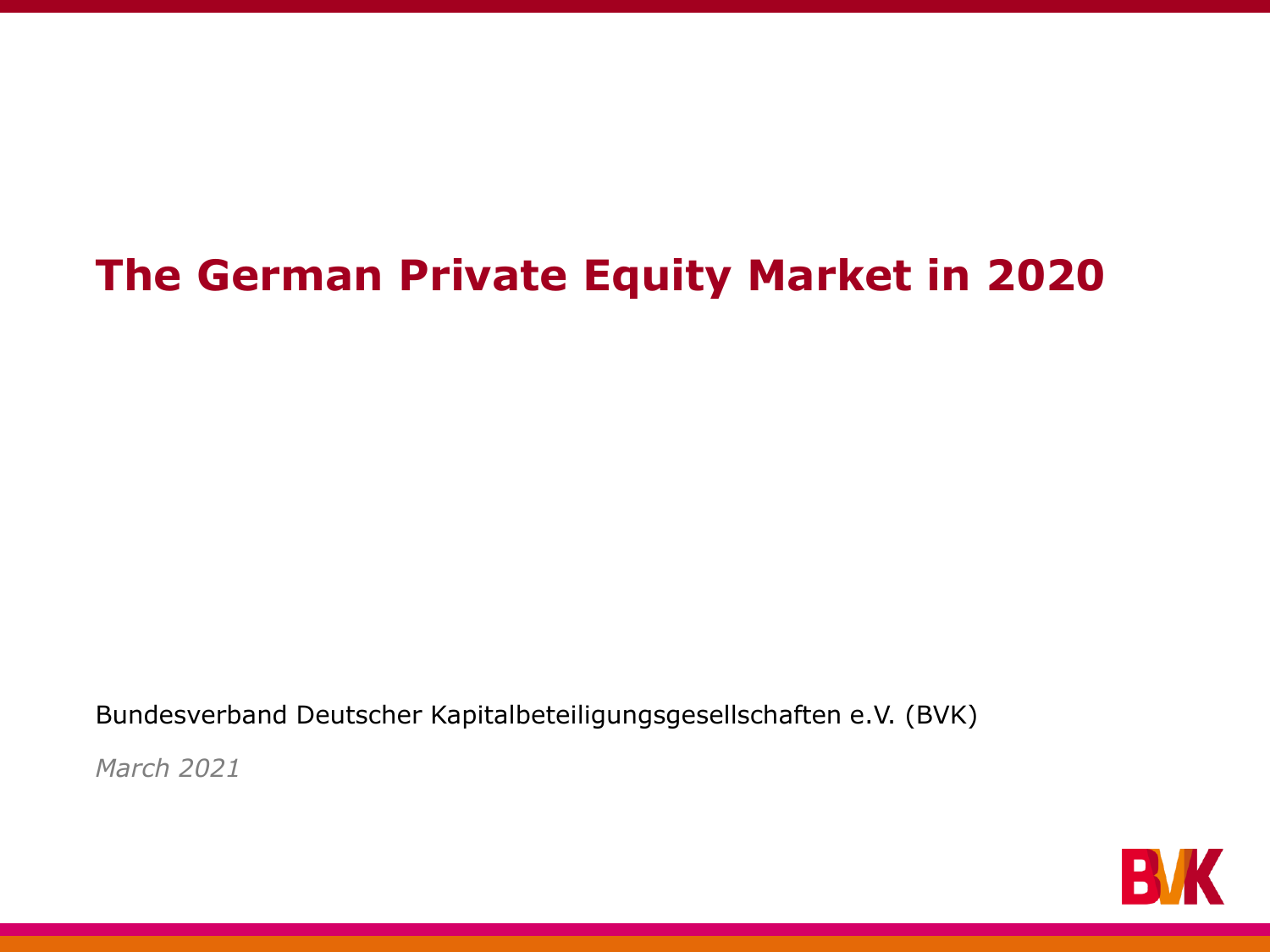# **Table of contents and preliminary remarks**

| • Table of contents and prelimenary remarks | p. 2  |
|---------------------------------------------|-------|
|                                             | p. 3  |
|                                             | p. 4  |
|                                             | p. 6  |
|                                             | p. 7  |
|                                             | p. 8  |
|                                             | p. 16 |

- The following charts summarise a selection of the most important market figures from the BVK Statistics 2020. Further details can be found in the BVK Statistics tables at *<https://www.bvkap.de/markt/statistiken>*
- The data used for the analysis are subject to continuous updating. For that reason the available figures for 2020 should be regarded as preliminary. Due to updates of the dataset, the data from previous years contained in the present statistics also differ from those published in previous annual BVK statistics.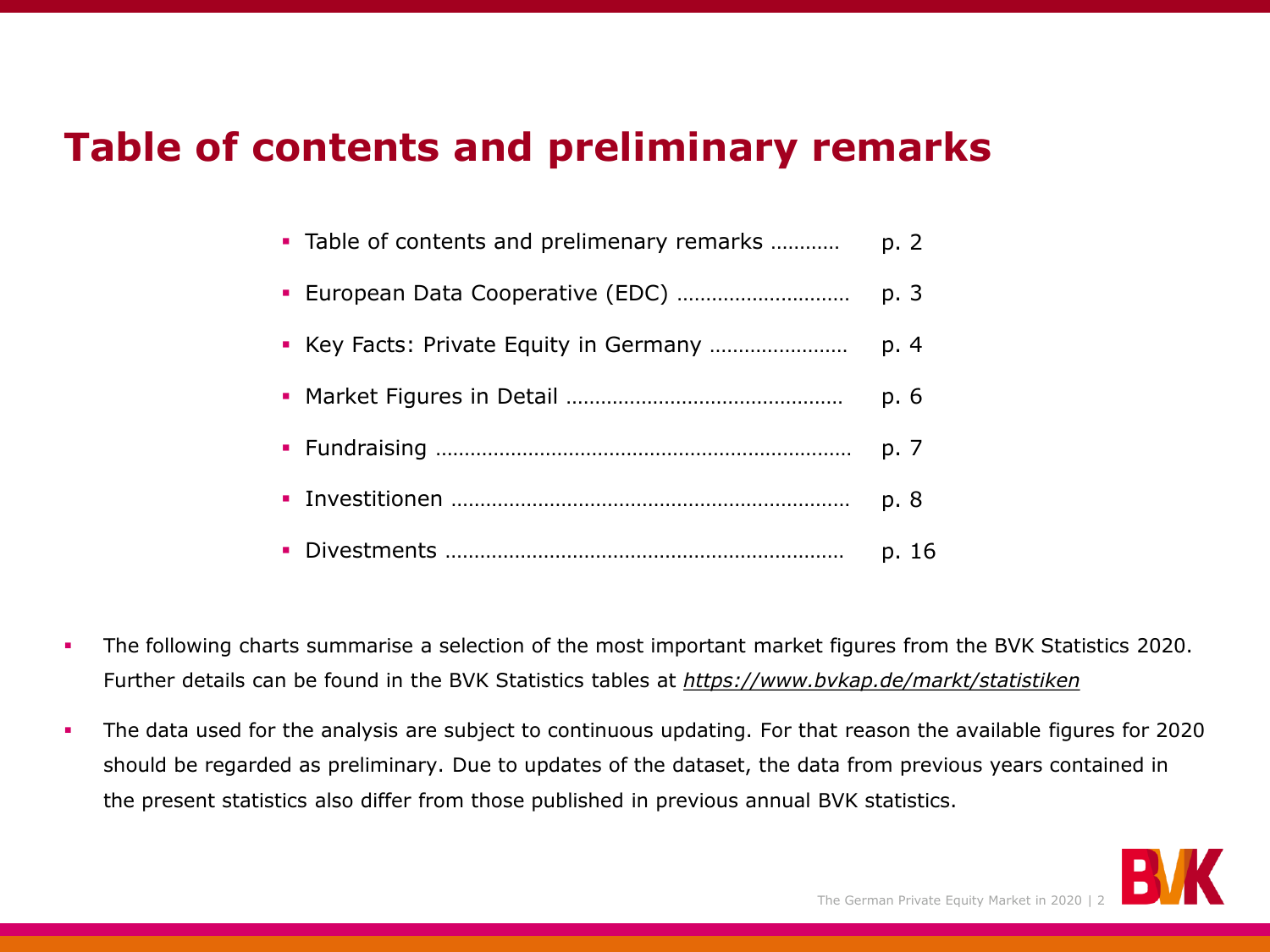# **European Data Cooperative (EDC)**

- The following market figures are based on the pan-European statistics platform **European Data Cooperative (EDC).** It is a joint initiative by the most important private equity and venture capital associations in Europe: Invest Europe (Europe), AIFI (Italy), ASCRI (Spain), BVA (Belgium), BVCA (Bulgaria), BVCA (UK), BVK (Germany), CVCA (The Czech Republic), DVCA (Denmark), France Invest (France), Finland (FVCA), Luxembourg (LPEA), Norway (NVCA), The Netherlands (NVP), Poland (PSIK), Switzerland (SECA), South Eastern Europe (SEEPEA), Sweden (SVCA).
- The EDC serves as the single data entry point for members of private equity and venture capital associations and other contributors across Europe to collect Europe wide industry activity on fundraising, investments and divestments. Using one platform with a standardised methodology allows us to have consistent, robust pan European statistics that are comparable across the region.
- Since 2016, the BVK has been using the EDC for data collection and statistics generation, which is the successor system to PEREP Analytics, the pan-European statistics platform used from 2008 to 2015, whose data were migrated to the EDC.
- The EDC database brings together 3,400 firms, 9,500 funds, 75,000 portfolio companies and 280,000 transactions.

# **EuropeanDataCooperative**

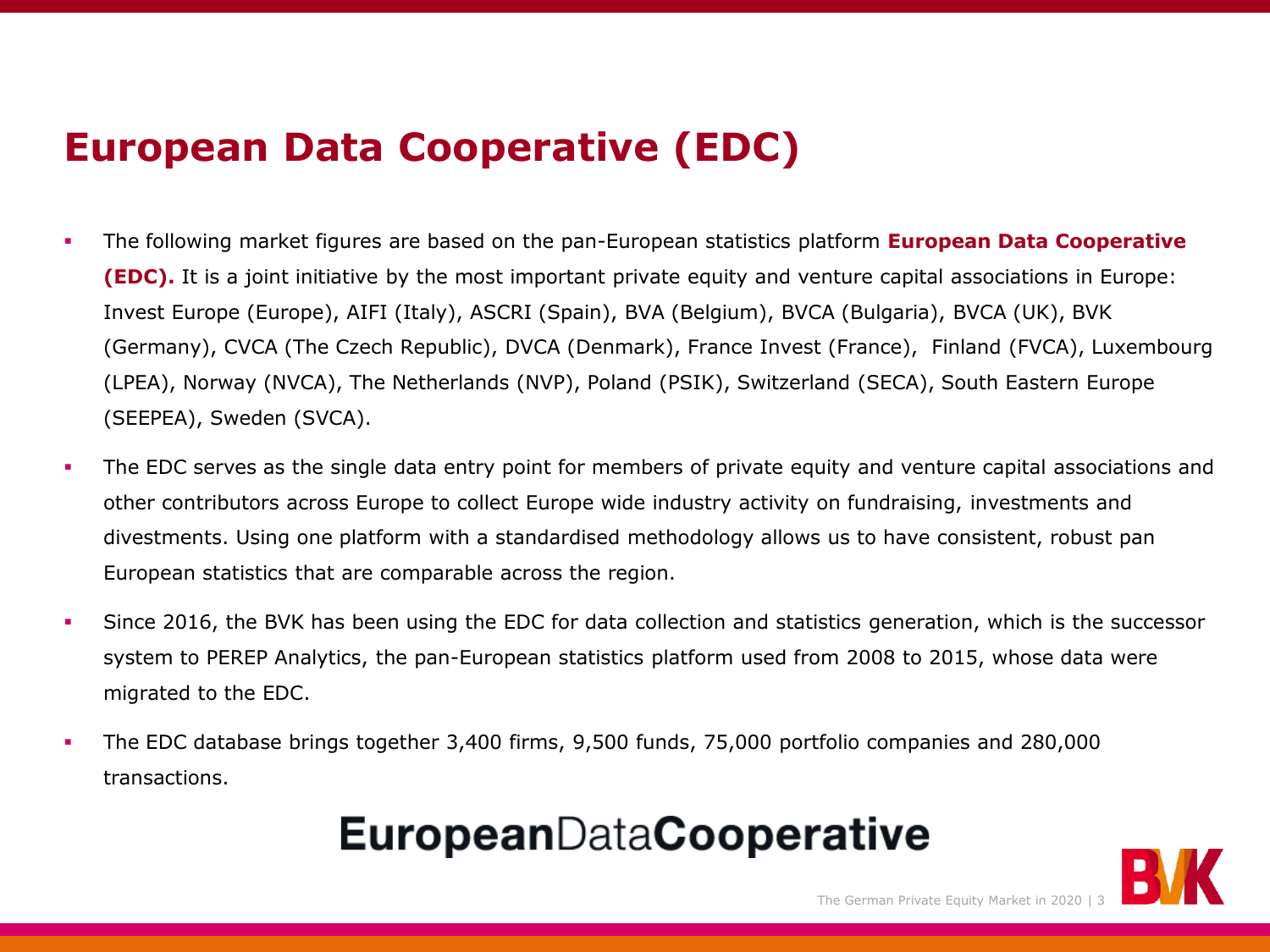## The German Private Equity Market

# **1. Key Facts**

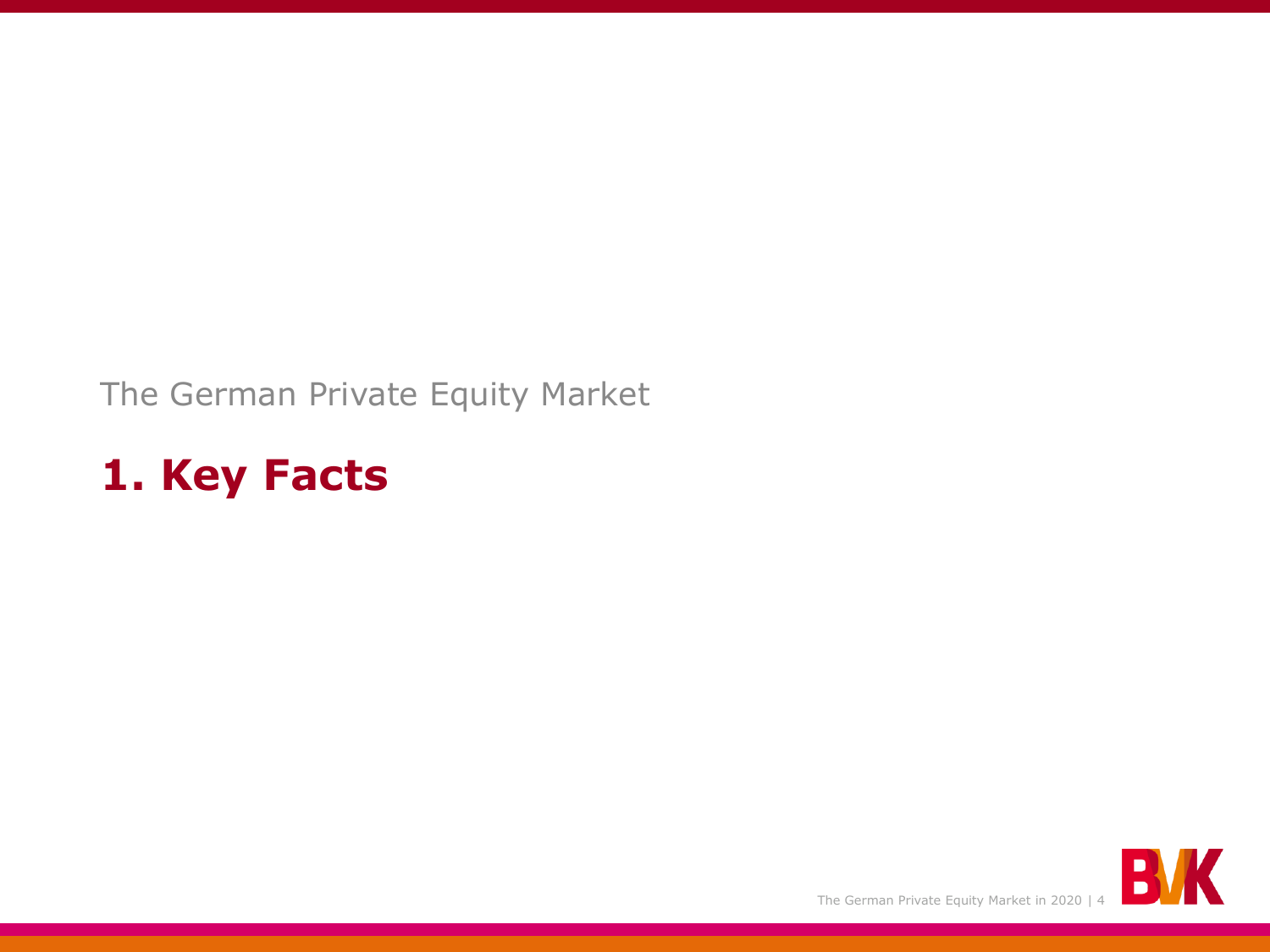#### **1. Most Important Facts**

## **Private Equity in Germany**

**The importance of private equity in the German economy** 

**More than 400**  Private Equity firms

**Ca. 1,000 companies** financed annually

### **More than 5,500 Portfolio companies**

**€207 bn revenues**

of portfolio companies

### **1.1 million employees** in German portfolio companies

**€12.6 bn**

invested in 2020

# **€59.6 bn**

invested 2016-2020

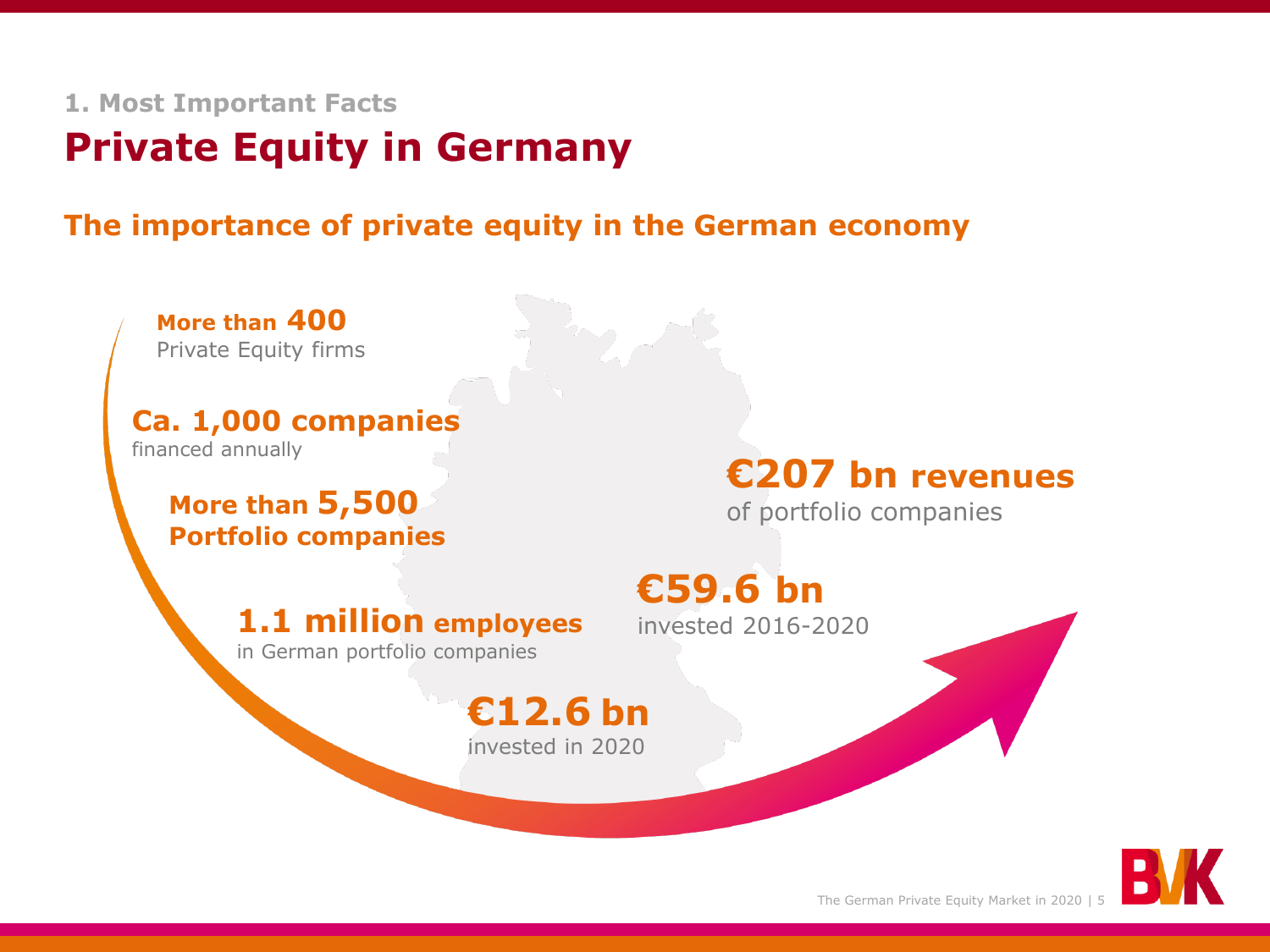The German Private Equity Market

# **2. Market Figures in Detail**

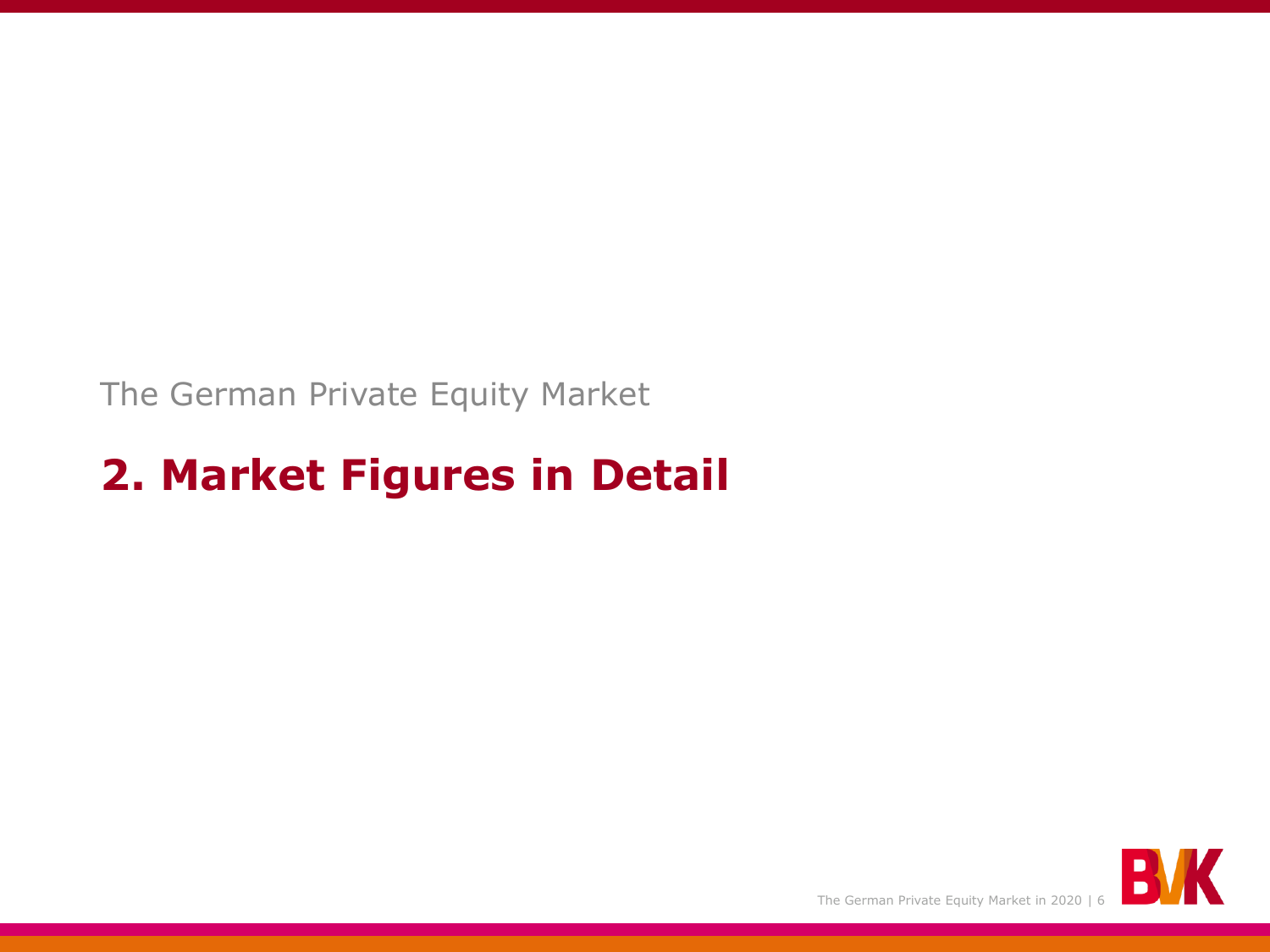# **Fundraising of German Funds**

### **Fundraising by fund stage focus 2013-2020**



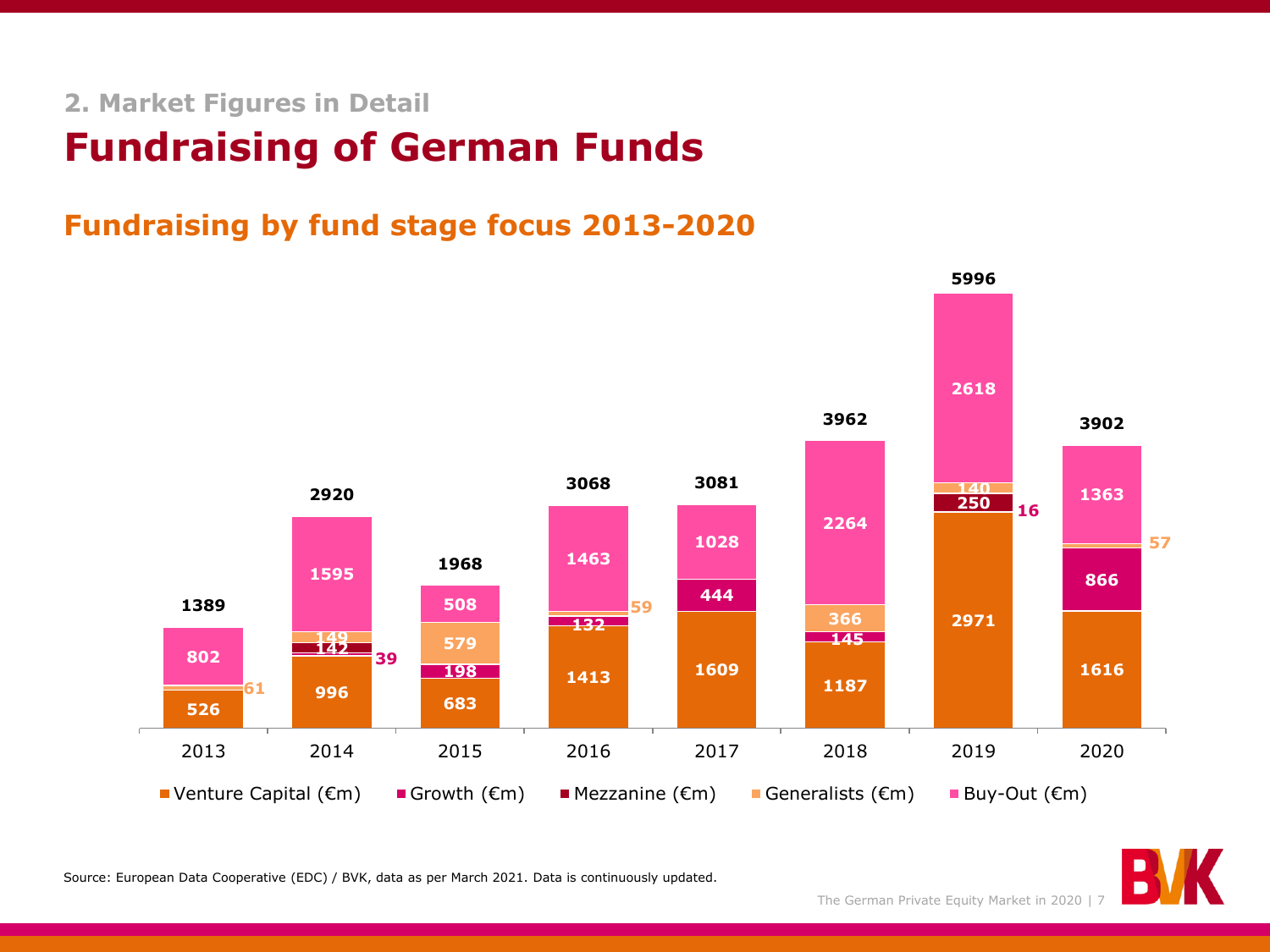## **Investments in Germany**

### **Investment amount and number of companies financed 2013-2020**



Source: European Data Cooperative (EDC) / BVK, data as per March 2021. Data is continuously updated.

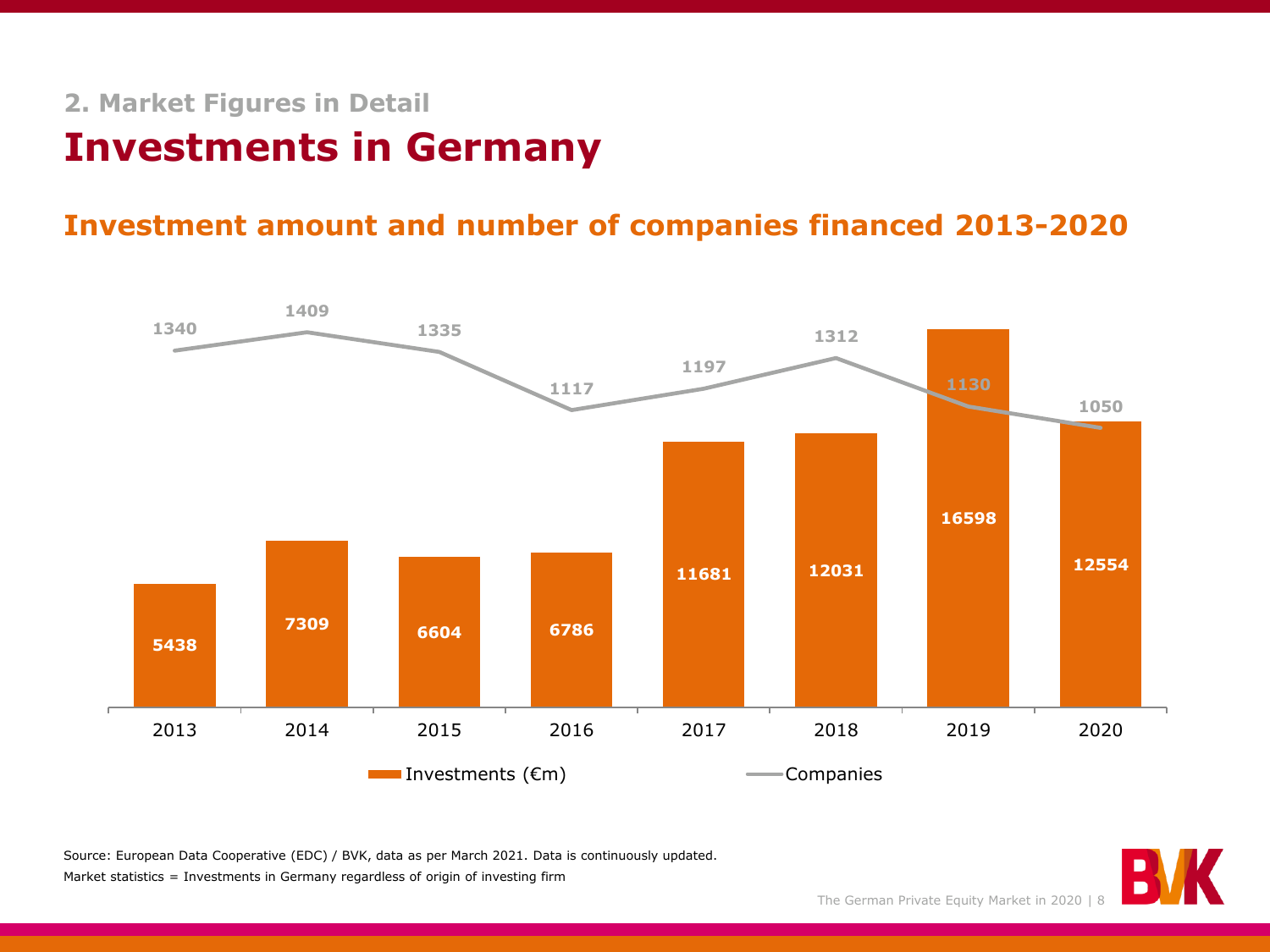# **Semi-annual investments in Germany**

### **Investment amount 2013-2020**



Source: European Data Cooperative (EDC) / BVK, data as per March 2021. Data is continuously updated.

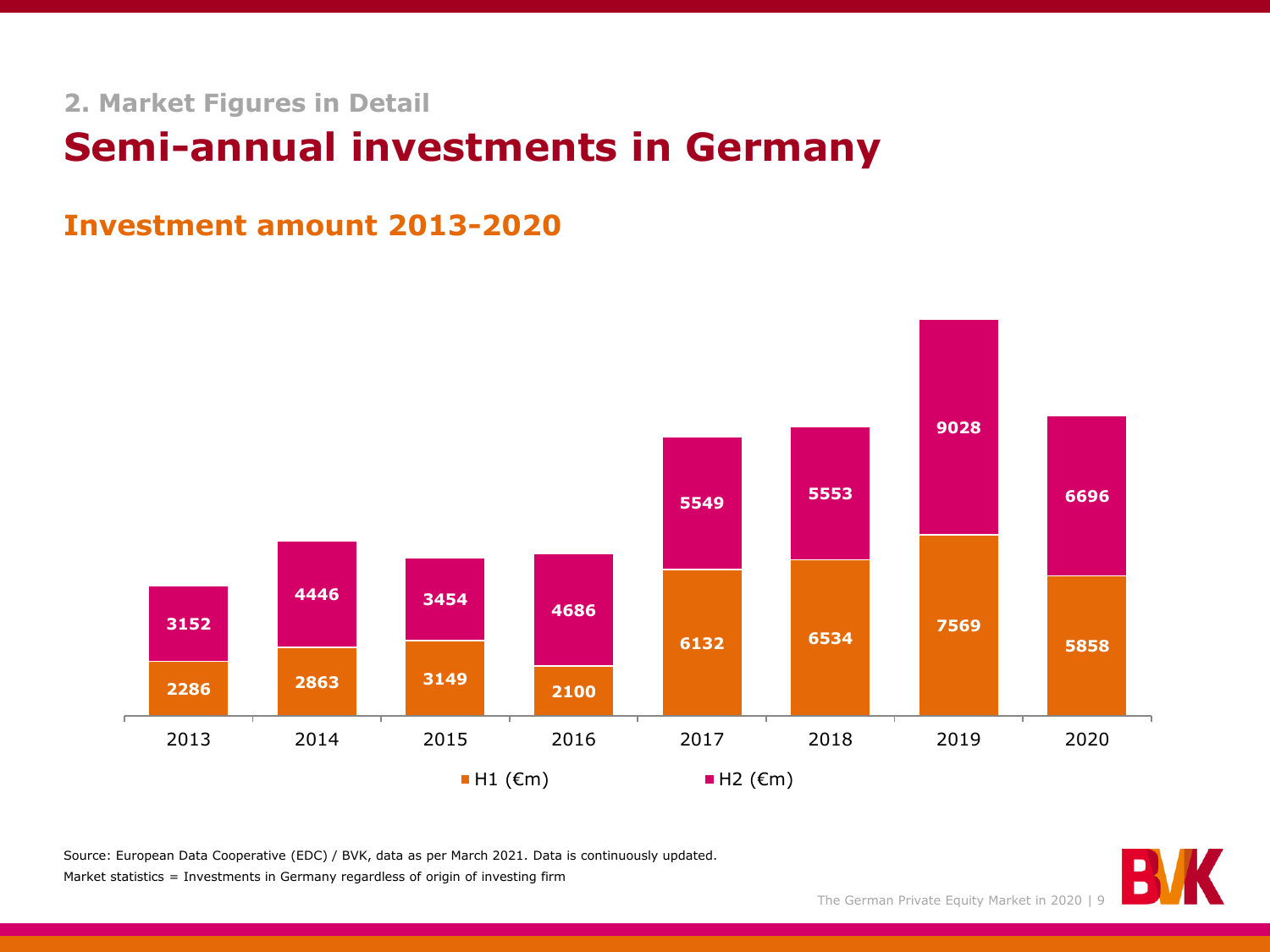## **Investments in Germany**

### **By stage of investments 2013-2020**



Source: European Data Cooperative (EDC) / BVK, data as per March 2021. Data is continuously updated.

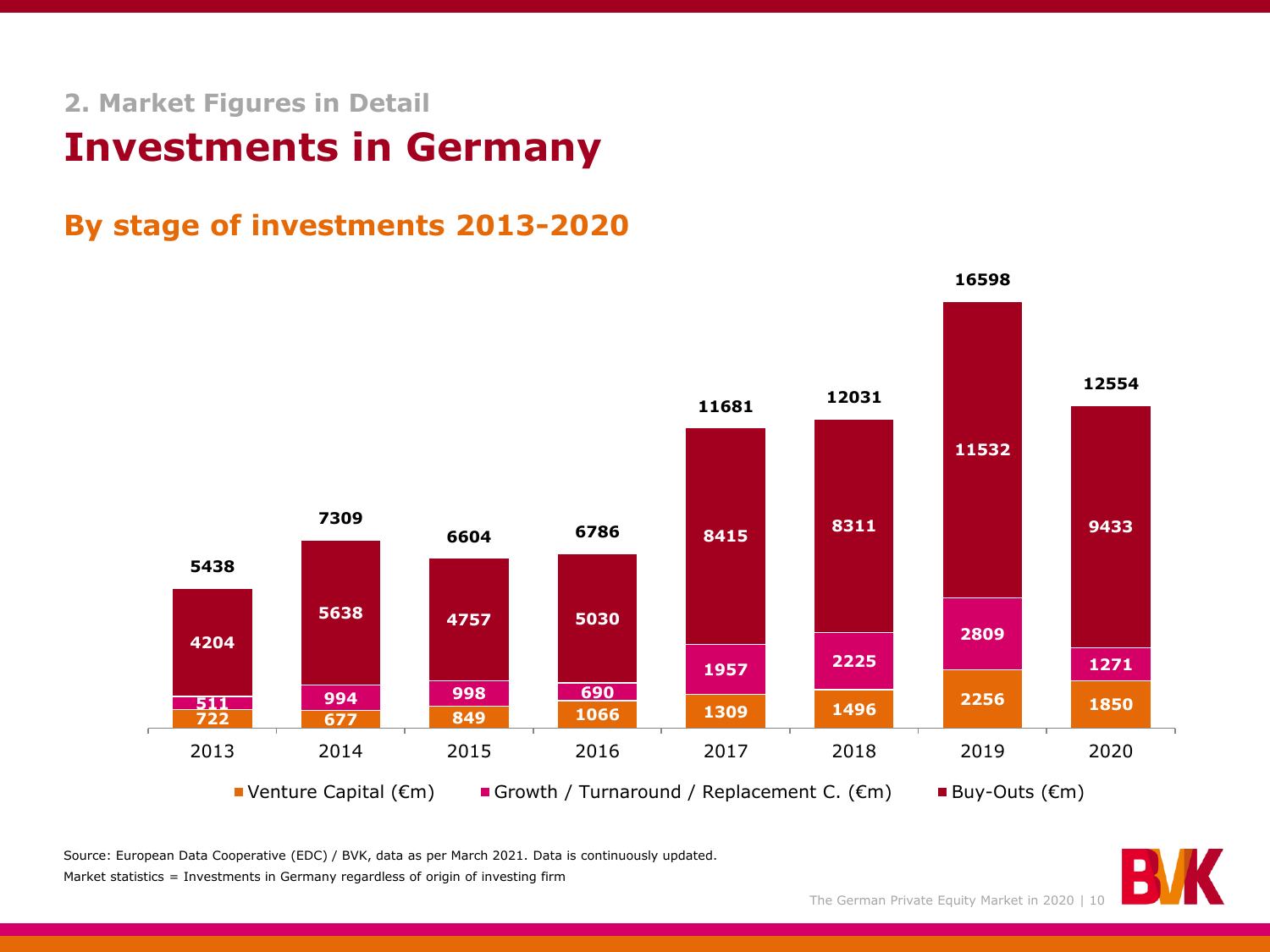## **Investments 2020 by investment stage**

**Buyouts responsible for nearly three quarter of amount, yet only accounts for every ninth company**



Source: European Data Cooperative (EDC) / BVK, data as per March 2021. Data is continuously updated. Market statistics = Investments in Germany regardless of origin of investing firm

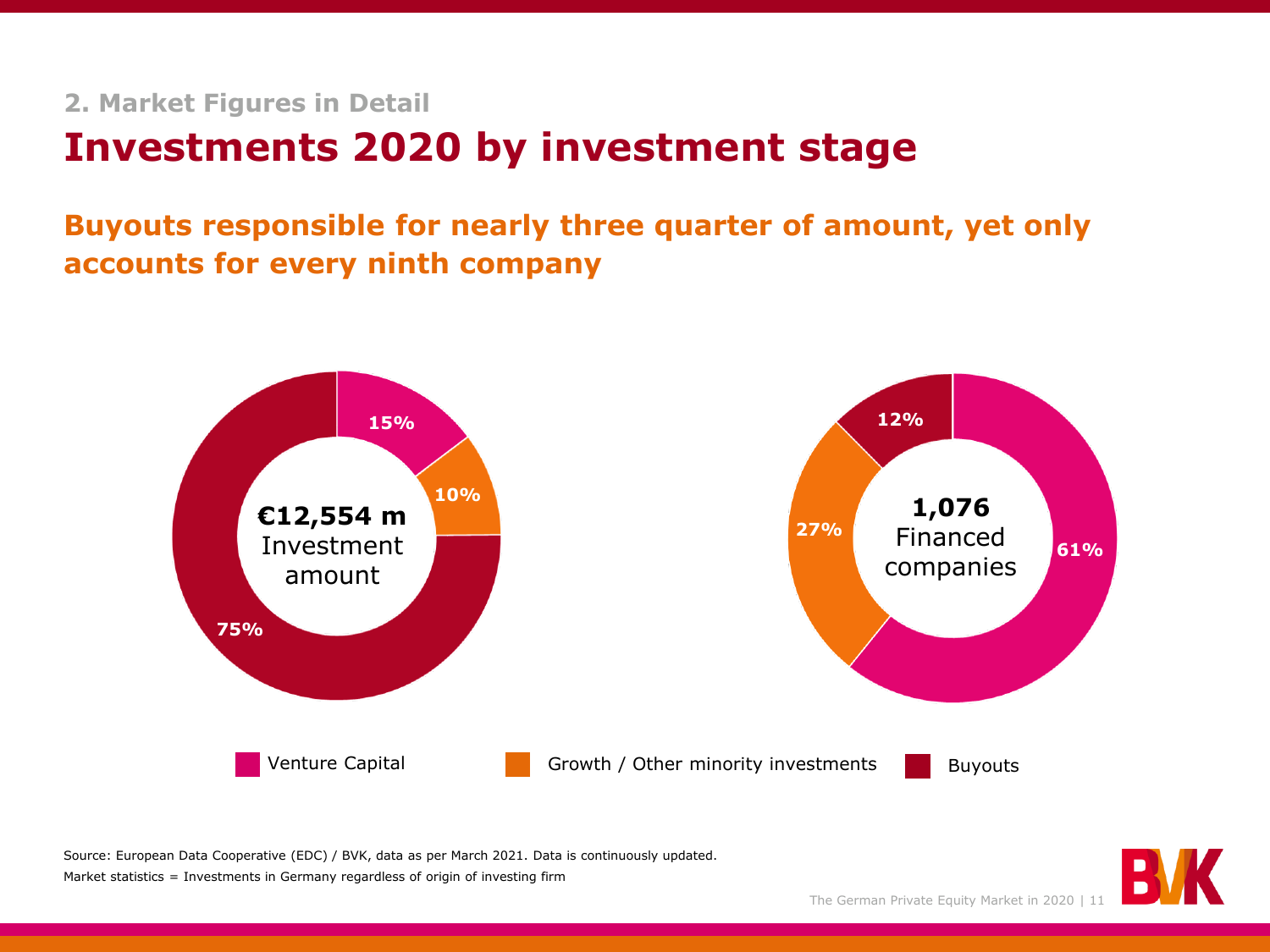# **Venture Capital Investments**

## **Damper for the upward trend**



Source: European Data Cooperative (EDC) / BVK, data as per March 2021. Data is continuously updated.

Venture Capital investments include Seed, Start-Up and Later Stage venture capital investments.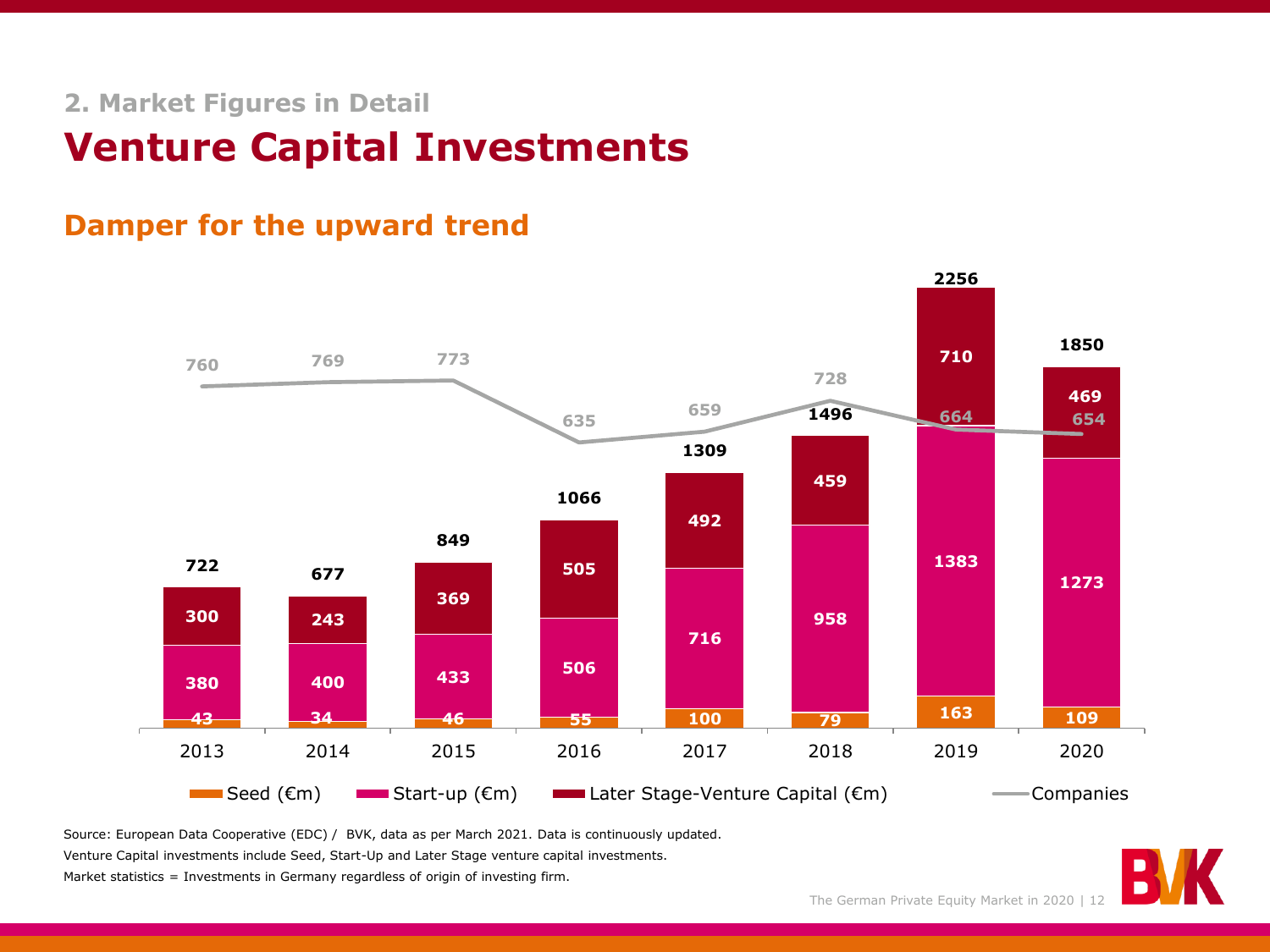# **Buyouts and minority investments**

### **Investments 2020 at levels of 2017 and 2018**



Source: European Data Cooperative (EDC) / BVK, data as per March 2021. Data is continuously updated. Market statistics = Investments in Germany regardless of origin of investing firm.

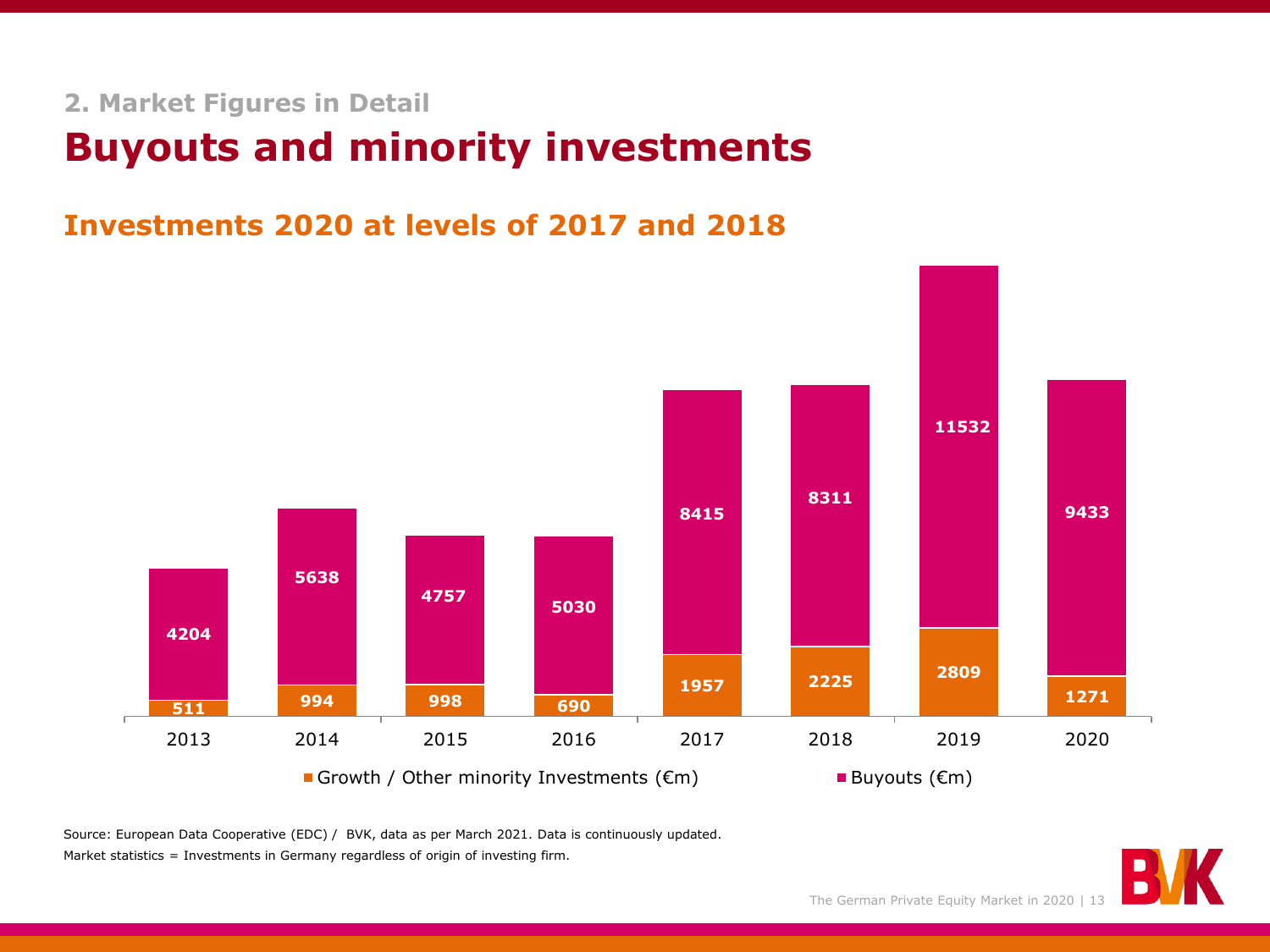## **2. Market Figures in Detail Investments by States**



Source: European Data Cooperative (EDC) / BVK, data as per March 2021. Data is continuously updated.

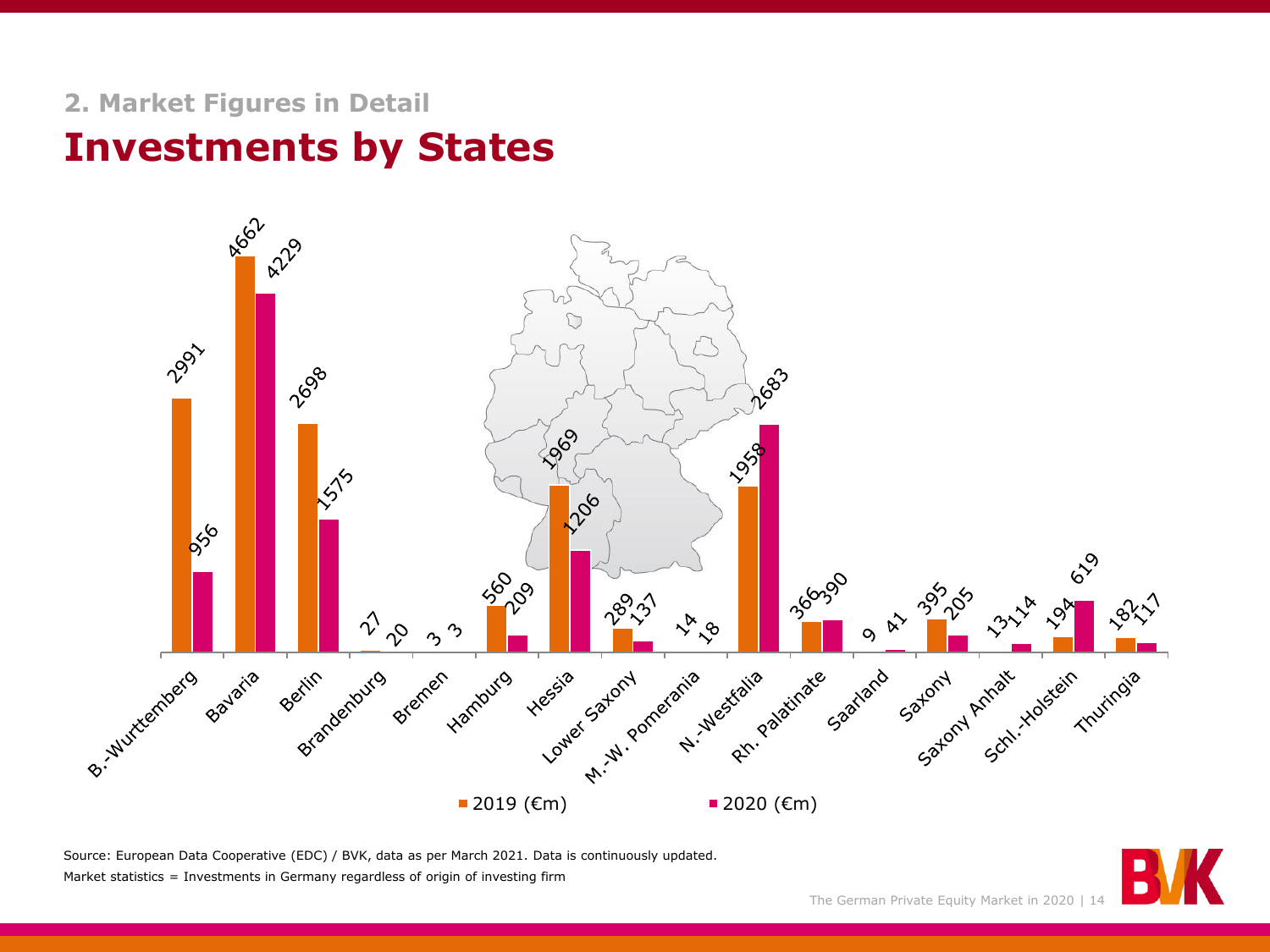# **Divestments**

### **By exit route 2013-2020**



 $\blacksquare$  Sale to another pe firm/financial institution  $\blacksquare$  Management/Owner buy-back

■ Others

Source: European Data Cooperative (EDC) / BVK, data as per March 2021. Data is continuously updated.